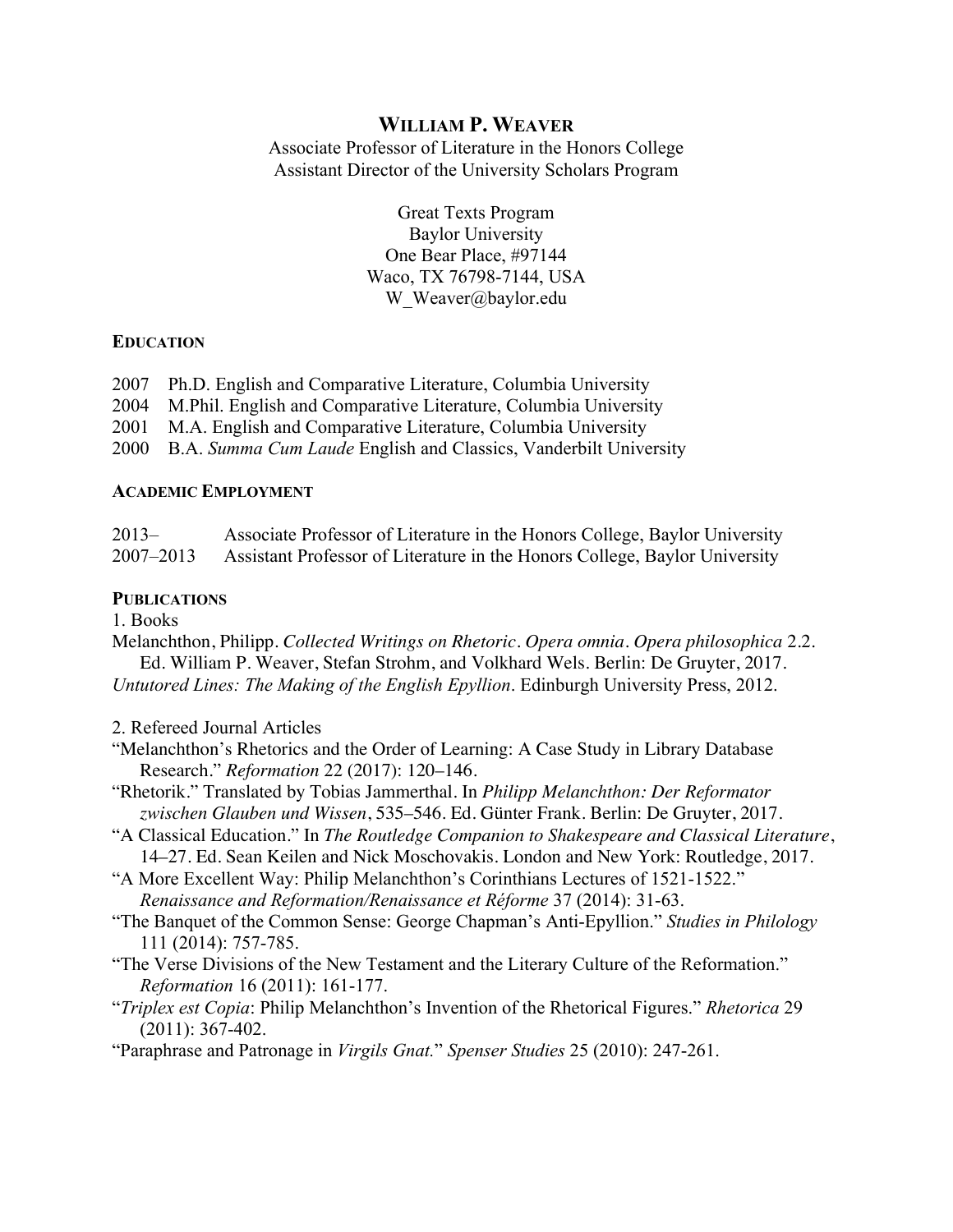- "'O teach me how to make mine own excuse': Forensic Performance in *Lucrece.*" *Shakespeare Quarterly* 59 (2008): 421-449.
- "Marlowe's Fable: *Hero and Leander* and the Rudiments of Eloquence." *Studies in Philology* 105 (2008): 388-408.

#### 3. Book Reviews

- Kirk Essary, *Erasmus and Calvin on the Foolishness of God: Reason and Emotion in the Christian Philosophy*. Reviewed in *Erasmus Studies* 39 (2019): 120–123.
- Lorna Hutson, *Circumstantial Shakespeare.* Reviewed in *Review of English Studies* 67 (2016): 796–798.
- Matthias Dall'Asta, Heidi Hein, and Christine Mundhenk, eds. *Philipp Melanchthon in der Briefkultur des 16. Jahrhunderts*. *Akademie-Konferenzen* 19. Reviewed in *German Quarterly* 89 (2016): 496–498.

Peter Mack, *Renaissance Rhetoric: 1380–1620.* Reviewed in *Rhetorica* 32 (2014): 317–319.

- Juanita Feros Ruys, John O. Ward, and Melanie Heyworth, eds., *The Classics in the Medieval and Renaissance Classroom: The Role of Ancient Texts in the Arts Curriculum as Revealed by Surviving Manuscripts and Early Printed Books*. Review in *Renaissance Quarterly* 67 (2014): 941–942.
- Eric MacPhail, *The Sophistic Renaissance*. Reviewed in *Erasmus of Rotterdam Society Yearbook* 33 (2013): 90-92.
- Andrew Wallace, *Virgil's Schoolboys: The Poetics of Pedagogy in Renaissance England*. Reviewed in *Renaissance Quarterly* 64 (2011): 884-5.

### **SELECT ACADEMIC PRESENTATIONS**

- "Assessing the Rhetoric of Anger." International Society for the History of Rhetoric. New Orleans. July 2019.
- "Melanchthon's Homer." Institute for Late Medieval and Reformation. University of Tübingen. April 2016.
- "The Confessionalization of Melanchthon's Rhetorics in Reformation Germany." Seminar for Rhetoric. University of Tübingen. February 2016.
- "Hamlet and Sola Scriptura: Textual Authority in Renaissance and Reformation." Renaissance Society of America, Berlin, March 2015.
- "Textual Markup in the Reformation: Melanchthon's Anti-Commentary." Sixteenth Century Society Conference, New Orleans, October 2014.
- "Melanchthon's 1523 Homer Lectures." Sixteenth Century Society Conference, San Juan, October 2013.
- "Three Renaissance Uses of a Rhetorical Gloss on the *Georgics*." International Society for the History of Rhetoric, Chicago, IL, July 2013.
- "Introducing 'Glossa Rhetorica.'" Renaissance Society of America, Washington, DC, March 2012.
- "Thomas Wilson, Lutheran Rhetoric, and Elizabethan Literary Culture." International Society for the History of Rhetoric, Bologna, Italy, July 2011.
- "The Verse Divisions of the Greek New Testament and the Intellectual Context of the King James Version." Baylor Institute for Studies of Religion Conference, "The King James Bible and the World it Made, 1611-2011," Waco, TX, April 2011.